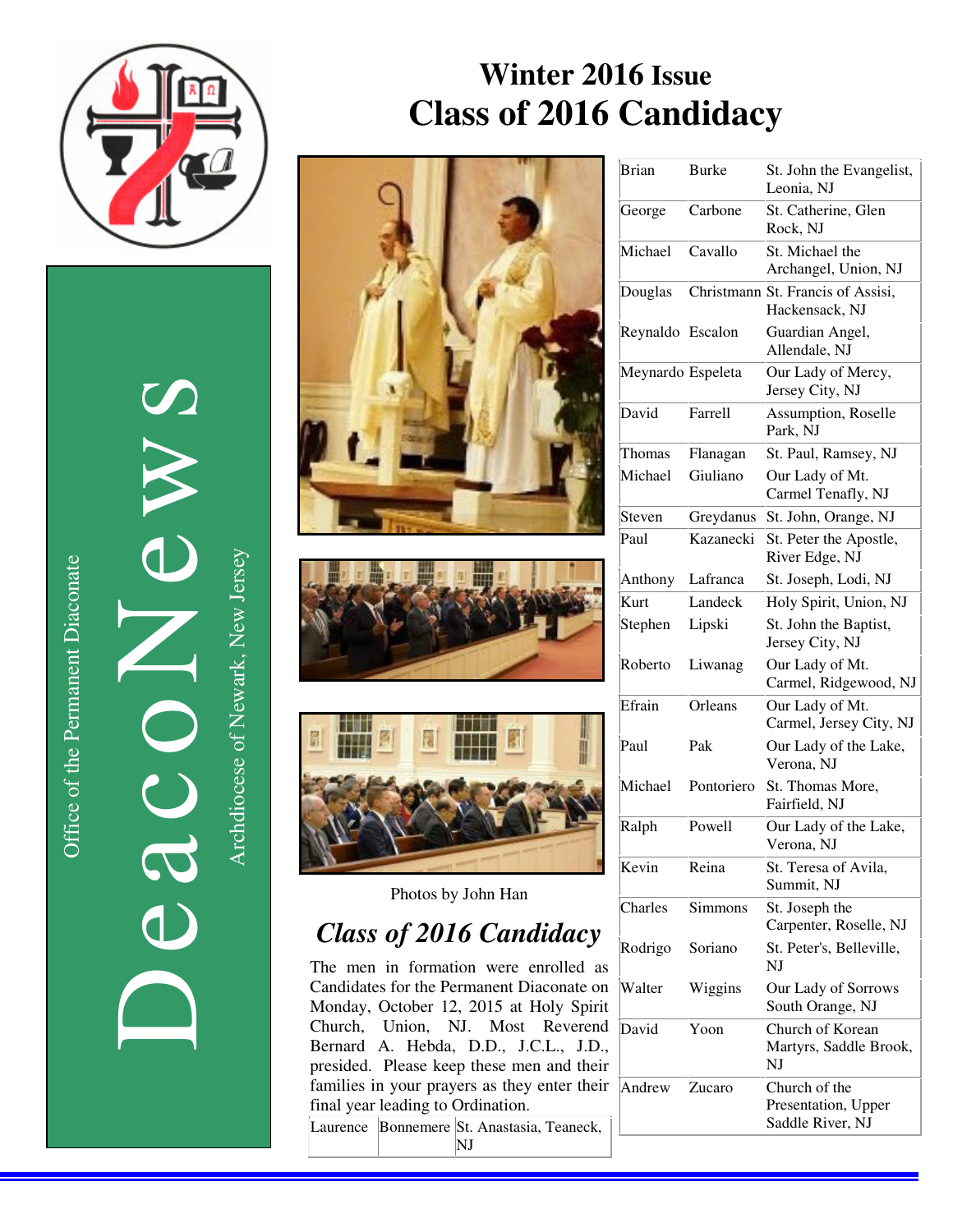# *Retreat for Deacons*

Friday April 22 to April 24, 2016 starting at 6:00 pm dinner.

Linwood Spiritual Center Rhinebeck, NY Rev. Mariusz Koch, C.F.R.

Fr. Mariusz Casimir Koch C.F.R. was ordained to the priesthood in 1969. He served as a diocesan priest for the Archdiocese of Newark for over 25 years until he joined the Franciscan Friars of the Renewal in 1998. He has an M.A. in Spiritual Theology from the Angelicum in Rome. His ministries have included post-abortion retreats, retreats for brothers in formation, priest retreats, spiritual direction, and ministries for youth and young adults. In addition, Fr. Koch has served as Community Servant (superior) of the friars. He also has an extensive international preaching ministry, and has appeared often on EWTN

Cost: \$100.00 or \$75.00 if paid in advance (Send check payable to Archdiocese of Newark, Attention: Deacon John McKenna by April 1, 2016)

To attend, send a \$75.00 check to Deacon John McKenna, Archdiocese of Newark, 171 Clifton Ave., Newark, NJ 07104. For questions or additional information call Deacon Ken DiPaola (908) 665-8924.

For driving directions and more information to:

http://www.linwoodspiritual.org/

## *Diaconate 50th Anniversary*

The Congress heralding the  $50<sup>th</sup>$ anniversary of the Permanent Diaconate in the United States will take place July 22-26, 2018 in New Orleans. The theme for the congress is: "Christ the Servant: Yesterday, Today, Forever." More information will follow as it becomes available.

## *Permanent Diaconate Convocation*

On November 5, 2016 Center for Diaconal Formation, School of Theology, Seton Hall University will present a Diaconal Convocation at the Jubilee Hall Auditorium, 400 South Orange Ave, South Orange, NJ 07079. For more information visit www.shu.edu/go/diaconate

# *Deacon Leonard L. Higgins*

**Ordained 1n 1976 with the first diaconate class by Most Reverend Peter L. Gerity** 



Francis Leonard "Lenny" Higgins, 87, (1928-2015), the former President of the New York Newspaper

Pressmen's Union and a Roman Catholic Deacon whose combination

of hard-knock roots, charisma and empathy helped him cement major bargains between newspaper magnates and the blue-collar workers who ran the presses during a turbulent era, died at his home in River Vale, N.J., on November 13, 2015

Lenny is survived by his wife Kathleen and their four children, Kathleen Higgins (John Rosiak) of Rockville, MD, Leonard Higgins (Julianne) of Wilton, CT, Maura Higgins of Upper Saddle River and Mahwah, NJ and Eileen Babikian (Jeffrey) of Ramsey, NJ, and twelve grandchildren – Luke, Daniel and Paul Rosiak; Caroline and Sean Higgins; Chelsea, Andrew and Jacqueline Feldman; and Ryan, Lauren, Michael and Brendan Babikian.

As President of the New York Newspaper Pressmen's Union Local 2, which represented workers from New York's three major papers, he negotiated a last-minute deal with Rupert Murdoch that kept the New York Post from permanently shutting down, with a Washington Post article characterizing Mr. Higgins as "tense but resolute" in the face of Mr. Murdoch's ultimatum. The prior year, he represented New York Times pressmen and secured a 10-year staffing level commitment from the Sulzberger family, owner of the Times, as the paper dramatically shifted its operations, including opening a \$400 million suburban plant in Edison, New Jersey. Later, as an Officer for the International Union, he was brought in to resolve labor stalemates at other papers, including the Washington Post.

Lenny flowed seamlessly between social strata to bring people together during a time of tense labor disputes. During his years toiling in the newspaper presses, which were then housed in the basement of the New York Times' newsroom, he developed a keen understanding of world and political affairs, much of it gleaned from a close reading of the news pages that he steered through the presses.

Lenny Higgins was born in 1928 and raised in Depression-era Hell's Kitchen, where he worked odd jobs as a child to support his younger siblings. He dropped out of high school to enlist in the Marine Corps despite being too young and was shipped out to China at the age of 17 in March 1946, where he patrolled the Great Wall. He was honorably discharged in November 1947 and returned to Manhattan, where he met his wife, Kathleen. They were married in 1955 and bought a home in River Vale, N.J. in 1961, where they resided ever since.

Throughout his career he often worked overnight shifts, returning home just in time to walk his children to the school bus stop in the morning. Lenny had an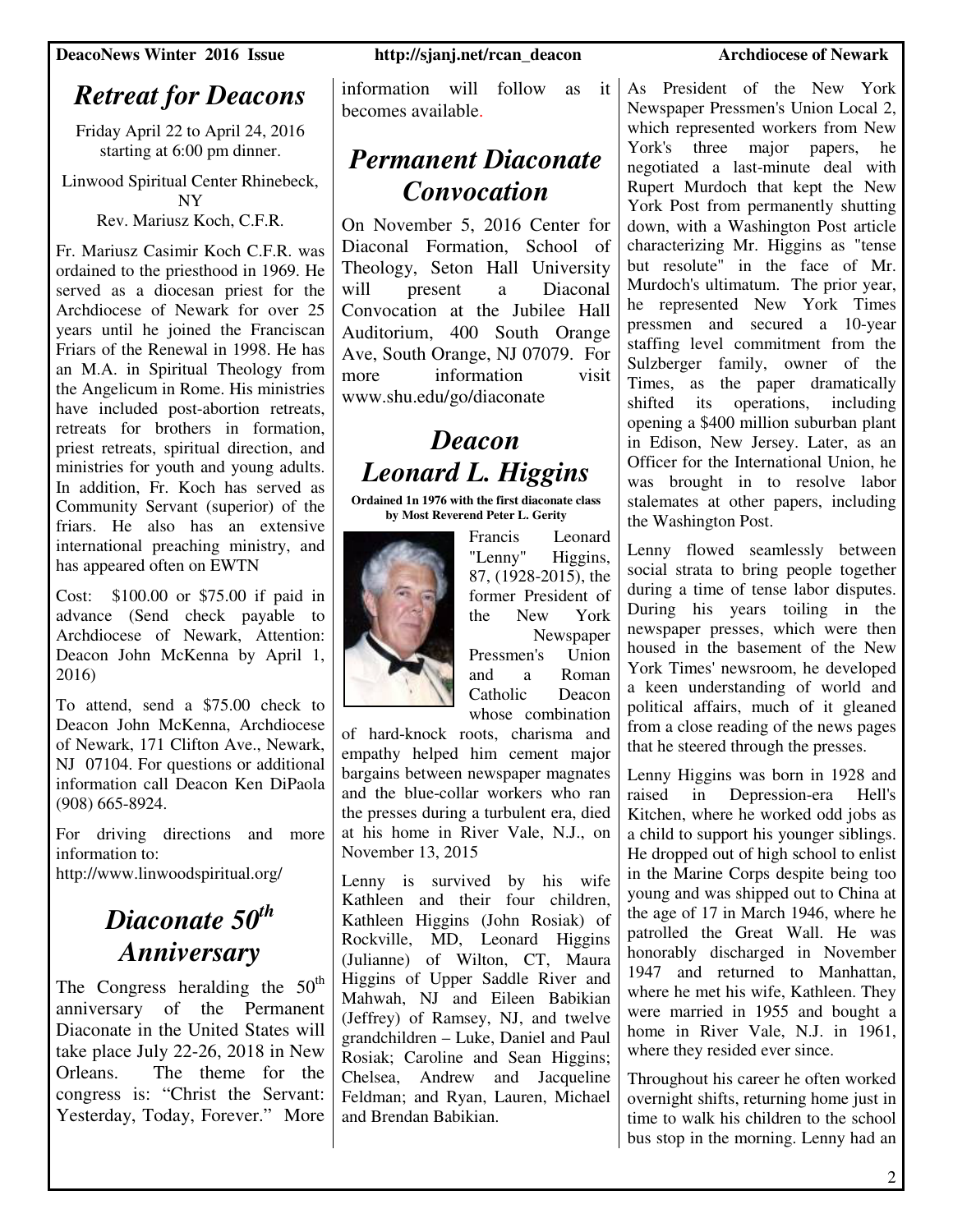### **DeacoNews Winter 2016 Issue http://sjanj.net/rcan\_deacon Archdiocese of Newark**

incredible love for his wife, children and grandchilden and treasured time spent with them at his summer home in Long Beach Island.

A member of the first graduating class of Deacons in the Archdiocese of Newark, he served for many years as a Deacon at the Roman Catholic Church of Our Lady of Mercy parish in Park Ridge, N.J. He participated in the marriages and baptisms of numerous parishioners, friends, and family members, including those of his own children and grandchildren.

> *Deacons Wives & Widows Memorial*



Peggy O'Neill, beloved wife of Deacon Daniel O'Neill entered eternal rest on Thursday, July 2, 2015. Peggy was active organizing events for the Deacons Women's Group and she will be missed but we rest assured in the Resurrection on the Last Day.

Jean Andrews 84, wife of Deacon Marshall Andrews (Class of 1992 entered eternal rest on 7/29/09), went to her eternal rest on September 21, 2015. Jean volunteered much of her time coordinating events for Formation Retreats, Deacon Wives and Widows, Crusillo, Marriage Encounter and CCD training Conformandi, for many years before retiring to Texas**.** 

On October 12, 2015, Margaret "Peggy" Barrett beloved wife of the late Deacon Thomas J. Barrett (June 27, 2015) entered eternal rest.

Paula LaFranca, the wife of deacon candidate, Anthony LaFranca,

entered eternal reswt on December 21, 2015. Please pray for the repose of Paula's soul and please keep Anthony and their family in your prayers during this difficult time.

## *The Silent Blessing*

By Deacon Herb Gimbel A Contributing Editor

God is the source of all blessings. We are all blessed by His grace and through the Holy Spirit. As clergy we are the conduit to bless all people, religious articles, homes etc. Sometimes, as we are greeting parishioners after the mass, someone may almost demand a blessing (please give me a blessing I need a blessing) and so we respond.

In my 16 years as a deacon it has occurred to me that I give a silent or quiet blessing when I am in a public place. I was at a religious article store, and as I was leaving the people at the counter wished me a Happy Thanksgiving, I responded "and to you and your family". Then my hand came up and made the sign of the cross and said may God's peace be with you in a very quiet way as they blessed themselves.

Sometimes we may be in a store or just on the street and see a child or adult and the Holy Spirit moves us to give a blessing to that person, Again my hand comes up slightly making the sign of the cross. (May almighty God bless you and protect you from all evil and bring you to everlasting life). It is the Holy Spirit that has been bestowed upon us at our ordination that prods us along. Let us recall from scripture "Without cost you have received and without cost you shall give." Therefore, we speak for those who can't.

I am sure that there are times we find ourselves wanting to give a blessing and it doesn't happen just right. That is ok; it is the intent that counts. As we continue our journey through the marketplace of life, may the Lord have mercy and may God bless us all.

## *Very Important*

If you change your e-mail address, send your new e-mail address to the

Diaconate office to hongfran@rcan.org

## *Deacons and Wives Continuing Education*

### **Life Issues**

Moderated by Justin M. Anderson Ph.D. and Diaconate Class of 2016 Candidate Michael Juliano M.D. Seton Hall University Immaculate Conception Seminary

The focus was on "End of Life Issues Euthanasia, Death Penalty Heaven & Happiness, Authentic Freedom" and "Gay Marriage The Common Good & Family as the Basic Building Block of a Healthy Society"

### **The Women at the Well**  *An Inspirational Morning of Reflection*

For **wives** of permanent deacons, deacon candidates and aspirants was presented on November 7, 2015 ∙ 8:30  $AM - 12:30 PM$ 

The woman said to him, "Sir, give me this water, so that I may not be thirsty or have to keep coming here to draw water." - John 4: 15

Sponsored by: The Center for Diaconal Formation Immaculate Conception Seminary Seton Hall University www.shu.edu/go.diaconate

Dr. Dianne M. Traflet, J.D., S.T.D. Associate Dean, Assistant Professor Facilitator

# *WWII Chronicles of Deacon Charles F. Kiley*

Deacon Charles F. Kiley (ordained 12/14/75, entered eternal life 1/27/01) and his loving wife Billee Kiley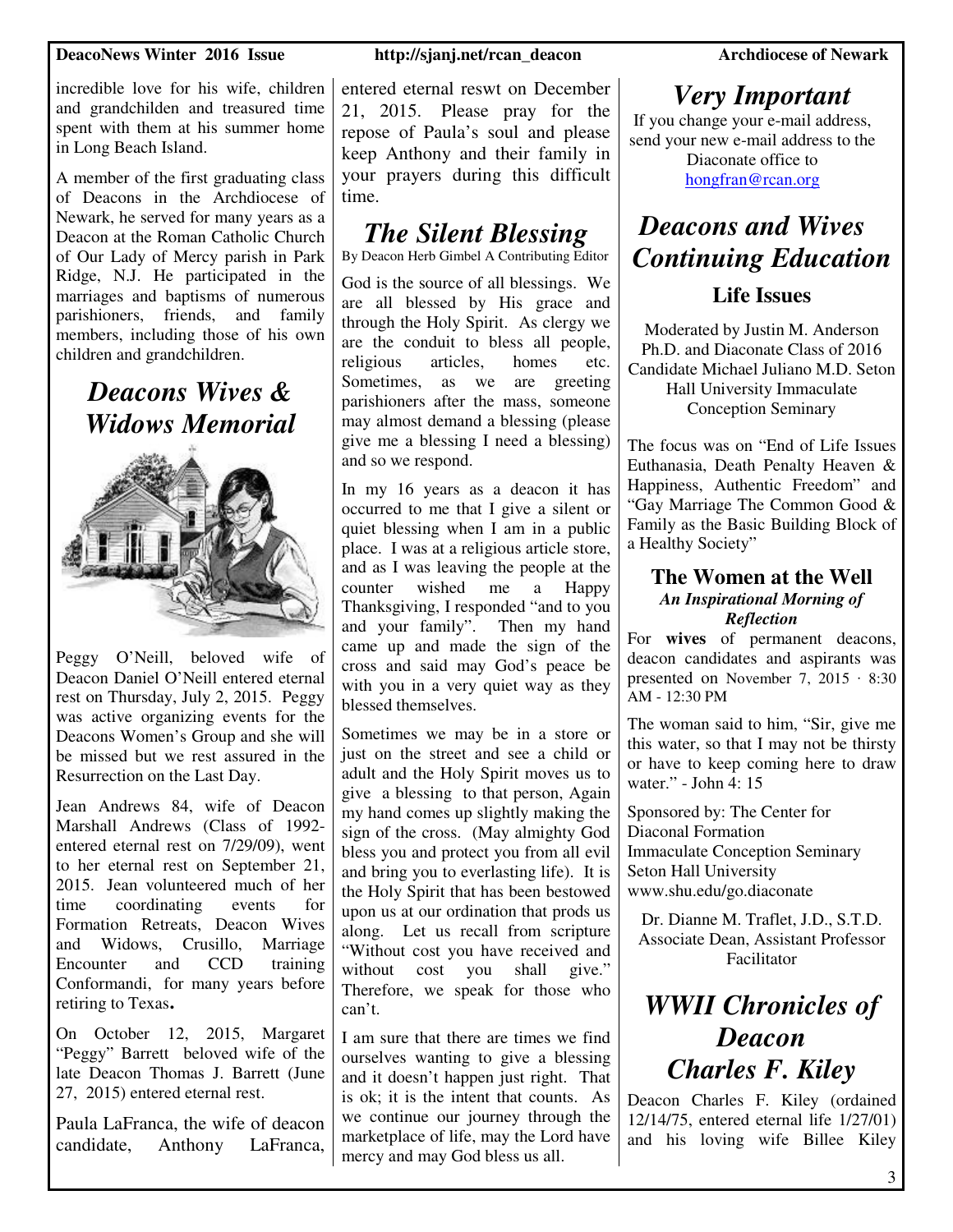### **DeacoNews Winter 2016 Issue http://sjanj.net/rcan\_deacon Archdiocese of Newark**

(entered eternal life 2/22/07) were vital leaders of the Diaconate, and were mentors and inspirations to the Deacons and their wives who entered the ministry during their years of leadership. Charles was assigned to his home parish of Holy Trinity in Westfield. Deacon Kiley was part of the diaconate formation team with Deacons Ed Porter, Joe Marcum and Joe Lubas. Deacon Kiley was also the originator of the DEACONEWS, the Deacon Newsletter, and was its editor for many years.

In addition to Deacon Charles's contributions to the Diaconate, he was an accomplished journalist and editor. Part of his distinguished career was spent writing for The Stars and Stripes newspaper during World War Two where he covered the surrender of the Germans to the Allied command in May 1945.

Deacon Kiley's and Billee's son David, daughter Ann Kiley and son-in-law Thomas Pellechia have collaborated on a book called "Writing the War" which chronicles Charles and Billee's war-time romance and experiences during the war. The book, endorsed by Tom Brokaw on the jacket, is based on the more than 800 letters exchanged between Charles and Billee during the war, and Charles's reporting.

A free event to mark the launch of the book was presented in the evening of Saturday October 24, 2015 at The Knights of Columbus, 37 South Ave., Garwood, NJ. Following a social hour, there was a staged reading of letter excerpts with a handful of songs from the WW2 performed by David Kiley and actress Marlene Inman. The Kiley family would like to invite anyone from the Diaconate community to attend. Signed books were available at the event to purchase.

A link to the book on Amazon.com is here: http://amzn.to/1LKFgB9

## *Resource Review*

**If you have resources that you use and feel would be beneficial for the community to be aware of, please let us know so we can highlight them in this new column of the DeacoNews.**  Send submissions for this column to edcampy@comcast.net

**Divorce and Separation Support -**  For those overwhelmed by the pain of grief and loss through separation or divorce and for those in this support ministry see this Christ-centered website. It is designed to assist with the journey that those grieving a loss through separation or divorce travel through. "There is truly light at the end of the dark tunnel" see: http://www.catholicsdivorce.com/

### **Two Wolves by**

by Marci Shimoff From avani-mehta.com

One evening an old Cherokee told his grandson about a battle that goes on inside people.

He said, "My son, the battle is between two "wolves" inside us all.

One is Evil.

It is anger, envy, jealousy, sorrow, regret, greed, arrogance, self-pity, guilt, resentment, inferiority, lies, false pride, superiority, and ego.

The other is Good. It is joy, peace, love, hope, serenity, humility, kindness, benevolence, empathy, generosity, truth, compassion and faith.

The grandson thought about it for a minute and then asked his grandfather: "Which wolf wins?"

The old Cherokee simply replied, "The one you feed."

## *Did You Know?*

The "St Lawrence Deacon's Fund" is a donation supported fund instituted to assist Deacons who are seriously challenged financially. To donate, contact Deacon John McKenna.

# *Clergy ID Cards*

Requests for new or replacement Clergy Identifications cards are to be made directly to Deacon John McKenna's office 973-497-2125

# *Council of Deacons Executive Committee*

Director(s) Rev. James Teti, Director of Selection & Formation

Deacons John J. McKenna, Director of Deacon Personnel

Deacons Joseph Yandoli & James Tobin, Associate Directors

Continuing Education – Deacon Andrew Saunders

Retreats– Deacon Ken DiPaola

Bergen – Deacon John McKeon – Chm & Deacon Peter Emr

Essex – Deacons David Strader & Dennis LaScala - Secretary

Hudson - Deacons Earl White & Keith McKnight

Union – Deacons Joe Caporaso & Ken DiPaola

Hispanic – Deacons Jorge Montalvo & Edward Donosso

Publicity – Deacon Ed Campanella

DeacoNews Editors Ed Campanella Michael York Herb Gimbel

In Memorial of Our Departed in 2012-15

Jose Martinez-Figueroa Juan Suarez Michael Fitzgerald Anton Tarabokija Walter Lynn Stephen Marchese Guy Paredes Victor J. Puzio Raymond A. Shea Enesto Abad Thomas Gilheaney Thomas J. Barrett Thomas J. Bulgia

*A complete list of all deceased deacons and deceased spouses is listed on this newsletter's website under http://www.sjanj.net/rcan\_deacon/necrology.pdf*